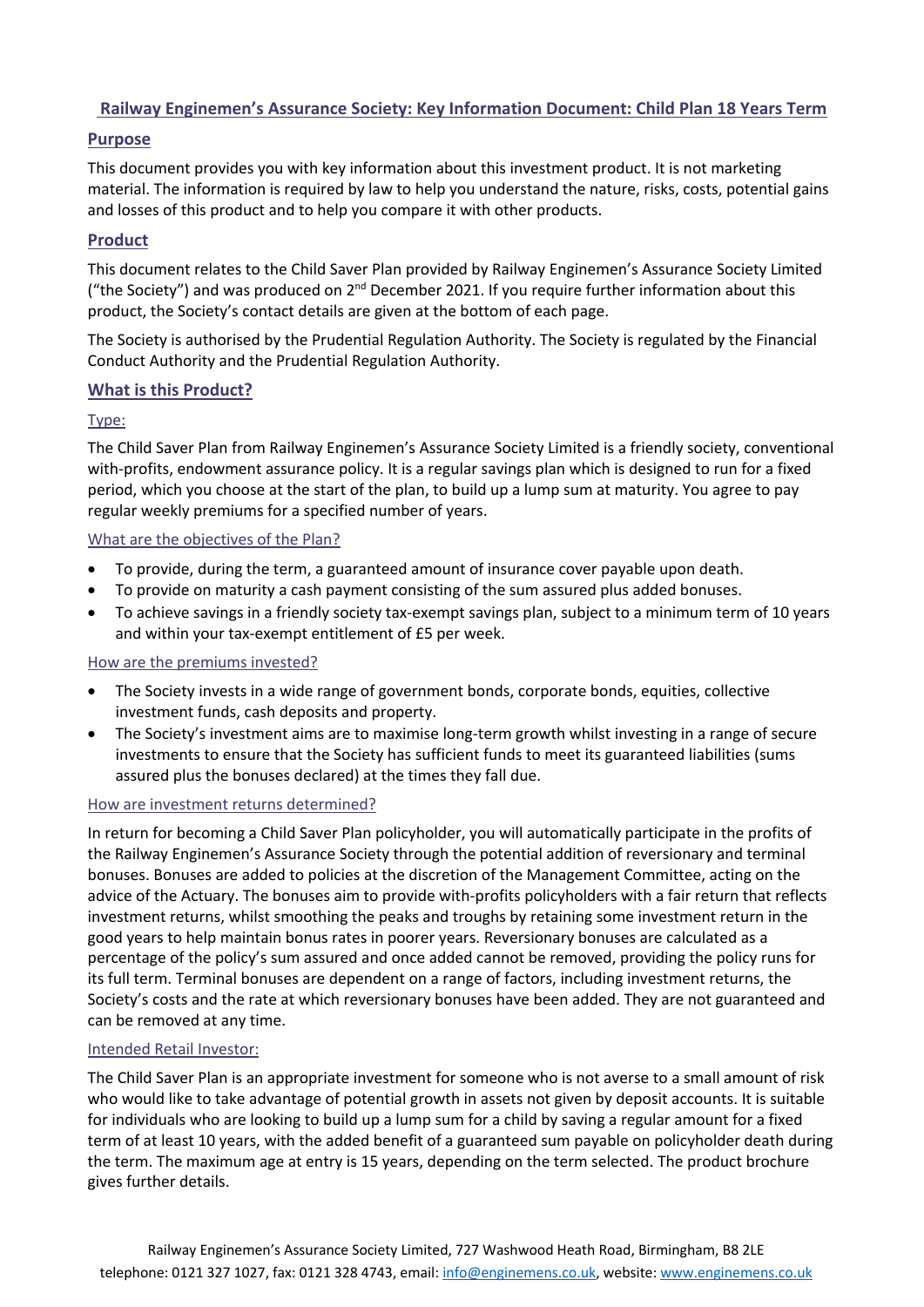#### Insurance Benefits and Costs:

If the child dies at any time during the agreed term, a minimum sum amounting to at least the sum assured will be paid. This figure could be more due to added bonuses, but will never be less. The value of this benefit is in the section below entitled: '*What are the risks and what I could get in return*?'

#### Maturity Date:

Your policy will mature at the end of your selected term.

### **What are the risks and what could I get in return?**

Risk Indicator



The risk indicator assumes you keep the product to the maturity date.

The summary risk indicator is a guide to the level of risk of this product compared to other products. It shows how likely it is that the product will lose money because of movements in the markets or because we are not able to pay you. We have classified this product as 3 out of 7, which is a medium-low risk class. This rates the potential losses from future performance at a medium-low level, and poor market conditions could impact the capacity of Railway Enginemen's Assurance Society Limited to pay you. This product guarantees to pay your sum assured plus reversionary bonuses to date on maturity.

| Child Saver Plan, Term = 18 years<br>investment premium £996.49, insurance premium £3.51 |                                            |              |               |                |  |
|------------------------------------------------------------------------------------------|--------------------------------------------|--------------|---------------|----------------|--|
|                                                                                          |                                            | after 1 year | after 9 years | after 18 years |  |
| Stress                                                                                   | What you might get back after costs        | £0           | £5,722        | £16,788        |  |
| scenario                                                                                 | Average return each year                   | $-100%$      | $-9.23%$      | $-0.74%$       |  |
| Unfavourable<br>scenario                                                                 | What you might get back after costs        | £0           | £6,905        | £16,872        |  |
|                                                                                          | Average return each year                   | $-100%$      | $-5.35%$      | $-0.69%$       |  |
| Moderate<br>scenario                                                                     | What you might get back after costs        | £0           | £7,817        | £18,312        |  |
|                                                                                          | Average return each year                   | $-100%$      | $-2.83%$      | 0.18%          |  |
| Favourable<br>scenario                                                                   | What you might get back after costs        | £0           | £8,929        | £21,970        |  |
|                                                                                          | Average return each year                   | $-100%$      | $-0.16%$      | 2.06%          |  |
| Death Scenario                                                                           |                                            |              |               |                |  |
|                                                                                          | What your beneficiaries might get back (£) | £16,788      | £16,956       | £18,312        |  |
|                                                                                          | Accumulated Insurance Premium (£)          | £40.86       | £62.72        | £84.88         |  |

#### What could I get in return?

- This table shows the money you could get back over a term of 18 years, under different scenarios, assuming you invest £1000 per year and that the child is less than one year old when the policy commences.
- The absolute minimum you could receive is the sum assured, which is £16,788, assuming you invest £1000 per year for 18 years and that the child is less than one year old when the policy commences.
- The scenarios illustrate how your investment could perform.
- The scenarios presented are an estimate of future performance based on evidence from the past on how the value of this investment varies, and are not an exact indicator. They are not minimum or maximum amounts: you could receive less or more than these.
- The stress scenario shows what you might get back in extreme market circumstances, and it does not take into account the situation where we are not able to pay you.
- Do not forget that inflation would reduce what you could buy in the future with the amounts shown.
- The figures shown include all the costs of the product itself, including the costs associated with arranging and setting up the policy. The figures do not take into account the child's personal tax situation, which may also affect how much you get back.